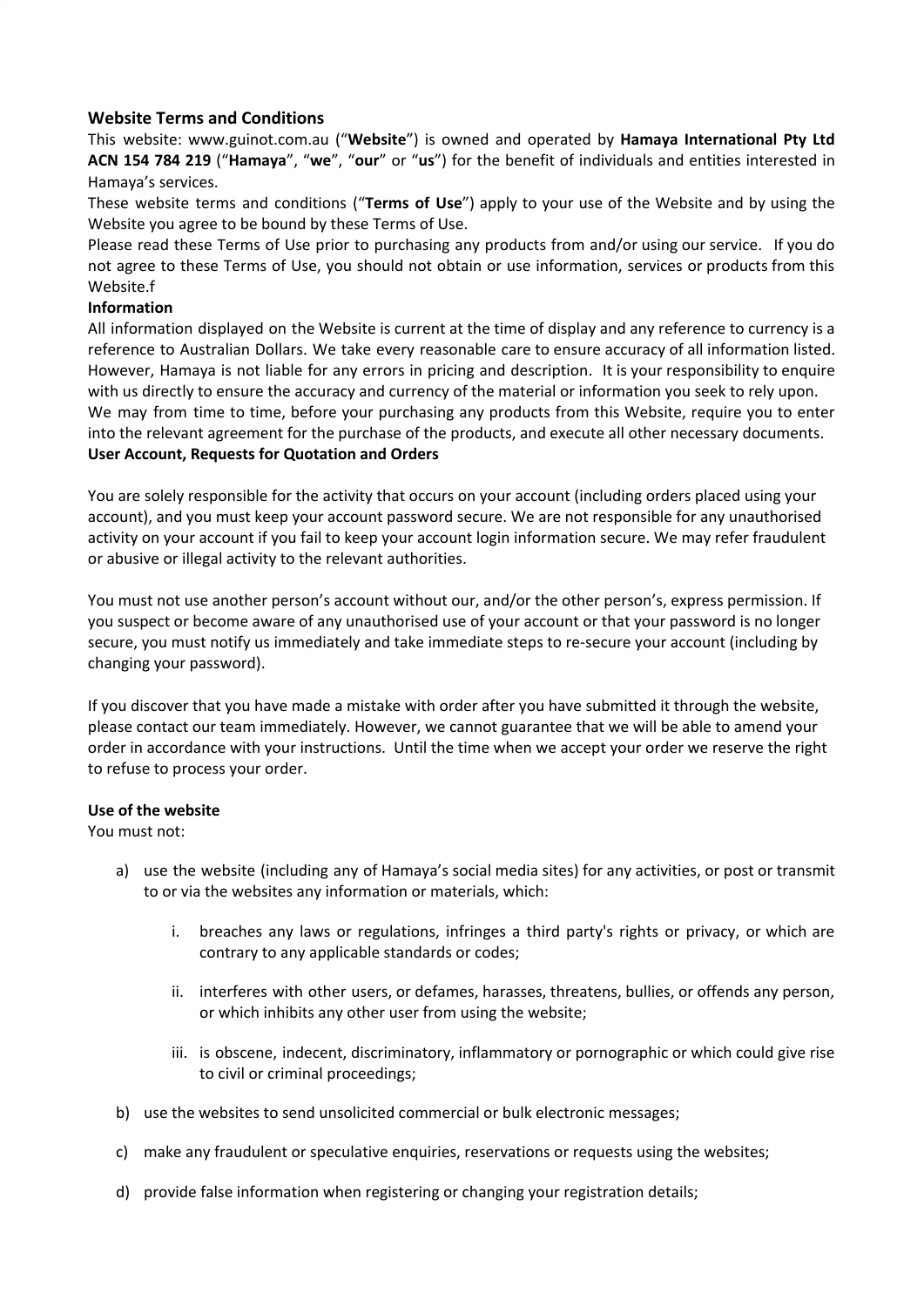- e) tamper with, hinder the operation of or make unauthorised modifications to the website;
- f) knowingly transmit any virus or other disabling feature to or via the websites;
- g) attempt any of the above acts or permit another person to do any of the above acts;

### **Indemnity**

To the full extent permitted by law, you agree to indemnify Hamaya and keep Hamaya indemnified from and against any liability and any loss or damage Hamaya may sustain, as a result of any breach, act or omission, arising directly or indirectly of these Terms of Use by you or your representatives. **Liability**

Hamaya's liability is limited, to the extent permissible by law and at its option, to:

- (a) in relation to products:
	- (i) the replacement of the products or the supply of equivalent products; or
	- (ii) the payment of the cost of replacing the products or of acquiring equivalent products
- (b) where the products are services:
	- (i) the supply of service again; or
	- (ii) the payment of the cost of having the services supplied again.

To the extent permitted by law, all other warranties whether implied or otherwise, not set out in these Terms of Use are excluded and Hamaya is not liable in contract, tort (including, without limitation, negligence or breach of statutory duty) or otherwise to compensate you for:

- (a) any increased costs or expenses;
- (b) any loss of profit, revenue, business, contracts or anticipated savings;
- (c) any loss or expense resulting from a claim by a third party; or
- (d) any special, indirect or consequential loss or damage of any nature whatsoever caused by Hamaya's failure to complete or delay in completing the order to deliver the products.

Hamaya is not responsible and accept no liability for loss or damage arising from Website failures or downtime.

In no event will we be liable for any loss, damage, cost or expense including legal costs and expenses (whether direct or indirect) incurred by you in connection with the use of this Website.

### **Links**

If you wish to establish a link to Hamaya Website from your website, you must seek our prior written consent.

This Website may from time to time contain hyperlinks to other Websites. Such links are provided for convenience only and Hamaya is not responsible for the content and maintenance of or privacy compliance in relation to any linked Website. Any hyperlink on our Website to another Website does not necessarily imply our endorsement, support, or sponsorship of the operator of that Website or of the information and/or products that they provide.

### **Trademark**

Hamaya's logos (whether registered or otherwise) and any other affiliated logos owned by Hamaya may not be used without prior, specific, written consent by Hamaya.

### **Copyright and Intellectual Property**

Copyright in the content on this Website is the property of Hamaya or owned by other third parties who have granted licence/s to Hamaya. Material on this Website may be viewed and may be reproduced in hard copy for your personal reference. Unless otherwise permitted by law, the material and information on this Website may not otherwise be reproduced or displayed and may not be distributed to any person or incorporated into any other website or materials without prior written approval from Hamaya.

Intellectual property rights for, images, layouts, text, video content, software, scripts, programming code, animation, and processes used in this Website are the sole property of Hamaya including without limitation, all copyrights and other proprietary rights inherent therein.